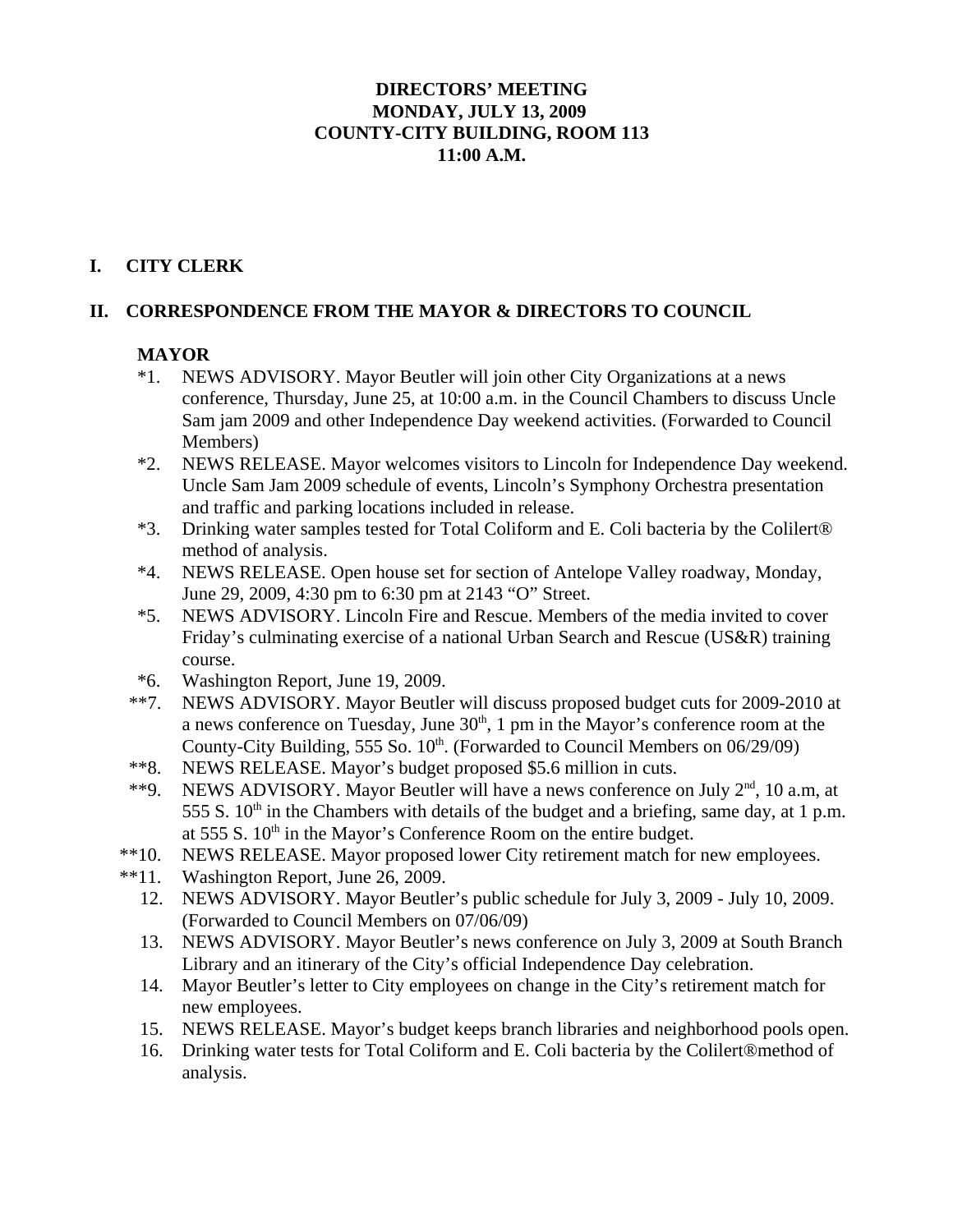### **DIRECTORS**

### **COMMISSION ON HUMAN RIGHTS**

\*\*1. Notice of the Food Bank Kickoff Picnic on Friday, July 10, 2009.

### **FINANCE/TREASURER**

- \*\*1. Monthly City cash report for May, 2009.
- \*\*2. Memo from Steve Hubka, Budget Officer, with June sales tax reports reflecting April sales:
	- a) Actual compared to projected sales tax collections;
	- b) Gross sales tax collections, with refunds added back in, 2003-2004 through 2008- 2009: and
	- c) Sales tax refunds 2003-2004 through 2008-2009.

### **HEALTH**

- \*\*1. NEWS RELEASE. Clean up your fireworks.
- \*\*2. NEWS RELEASE. Air quality health advisory for sensitive individuals, fireworks and air pollution.
	- a) Air pollution particle graph for Lincoln, July 3-5, 2008.

### **CITY LIBRARIES**

\*1. NEWS RELEASE. Library Board of Trustees vacancy announced.

### **PLANNING**

\*1. Urban Design Committee meeting agenda for July 1, 2009.

### **PLANNING COMMISSION**

\*\*1. Action by Planning Commission, July 1, 2009.

### **PLANNING COMMISSION FINAL ACTION**

- \*\*1. Special Permit No. 09013. On-sale alcohol, 2702 Y Street. Resolution No. PC-01173.
- \*\*2. Special Permit No. 500B. Add adult evening component to private school, 2615 Austin Drive. Resolution No. PC-01172.
- \*\*3. Comprehensive Plan Conformance No. 09007. Permanent conservation easement, North 10<sup>th</sup> Street and Military Road. Resolution No. PC-01171.

### **PUBLIC WORKS AND UTILITIES**

- 1. Response to Christopher Lawhead's letter with respect to fluoride added to Lincoln's drinking water.
	- a) Correspondence from City Clerk Ross to Jerry Obrist and Scott Holmes regarding open microphone session testimony at the regular Council meeting.
	- b) Testimony read by Christopher Lawhead at Council meeting on fluoride in Lincoln's water.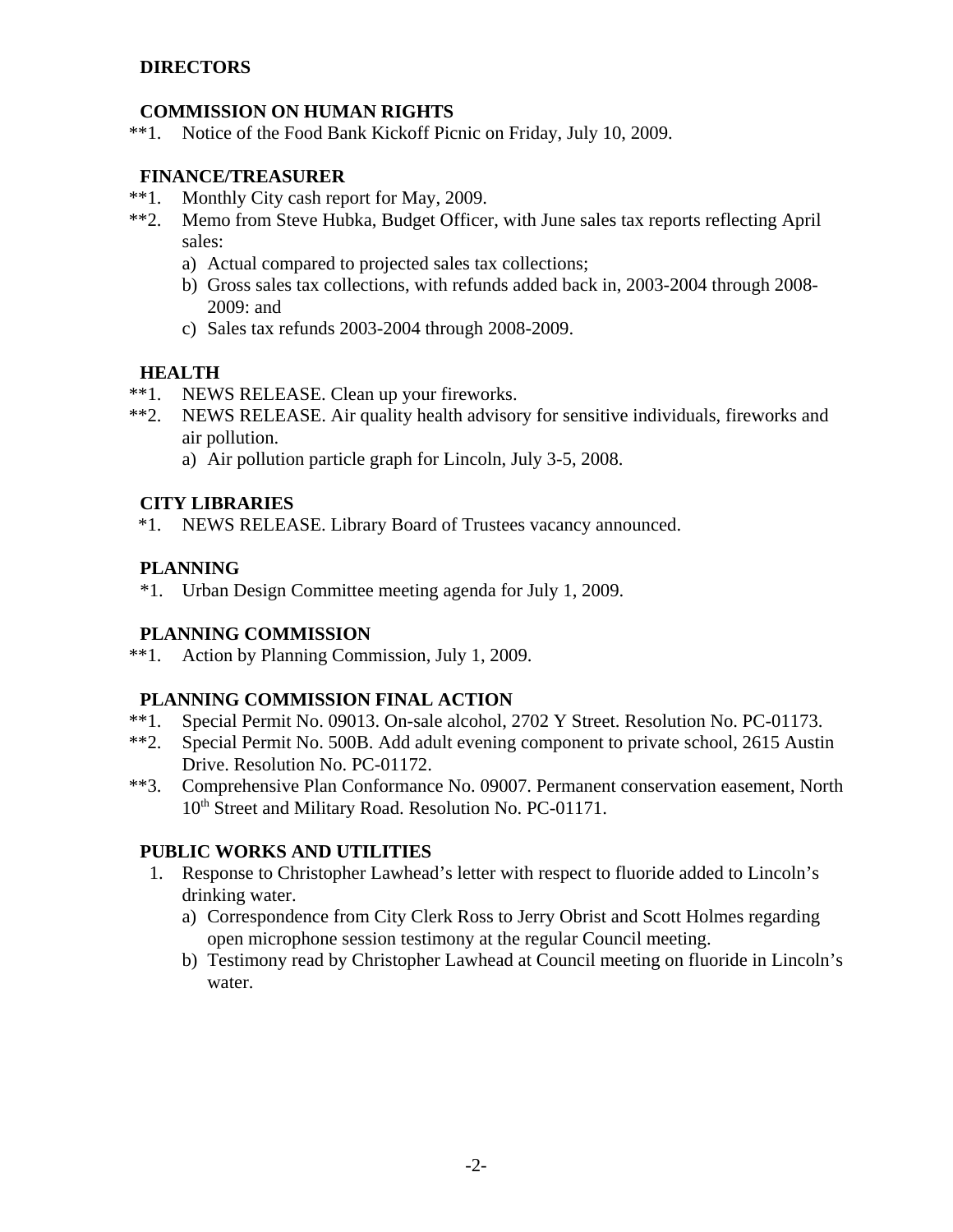### **III. COUNCIL RFI'S & CITIZENS CORRESPONDENCE TO INDIVIDUAL COUNCIL MEMBERS**

### **JON CAMP**

- \*1. Correspondence from Mark Kurtenbach regarding safety and traffic flow on Old Cheney Road between 70<sup>th</sup> Street and 84<sup>th</sup> Street.
- 2. Response to Etta Tucker on banning fireworks in the City of Lincoln.
- 3. Councilman Camp's response to Jim Peck, Thorn Court Lot Holders, on impact fees for meter pits which provide irrigation water for green spaces.

### **JONATHAN COOK**

- \*1. Request to Greg MacLean, Public Works & Utilities Director RE: Road at  $1^{st}$  & Fletcher (RFI#136 - 06/18/09) **SEE RESPONSE FROM DENNIS BARTELS, ENGINEERING SERVICES**.
- \*2. Letter from Dave Scheffler asking for the vote in August to be preserving the Lincoln libraries.

# **DOUG EMERY**

- \*1. Letter from Dave Scheffler asking for the vote in August to be preserving the Lincoln libraries.
- 2. Letter from Douglas Griffin regarding Pit Bull dogs running loose.

# **IV. CORRESPONDENCE FROM CITIZENS TO COUNCIL**

- \*1. Don and Diane Crouch email stating that money needs to go to infrastructure first, repair the roads.
- \*2. Amy Sack email writing on the future and welfare of the American Pitbull Terrier.
- \*3. Media Release. Community Health Endowment (CHE) announces annual awards.
- \*4. Letter, with attachments, from Lois Hartzell, Vistar Homes, Inc. asking the City of Lincoln to reduce the amount of impact fees to help relieve the burden of costs on home buyers in this difficult economy. (Each Council Member received individual letter)
- **\*\***5. Email from Sara Boldt. Consider the responsible people who take good care of their pets, including pit bulls.
- \*\*6. Letter from Mark Faatz. Consider all aspects when thinking of closing the South Branch Library. (Council members received on 06/29/09)
- \*\*7. Lincoln Airport Authority Resolution No. 518 stating no tax levy should be made for airport purposes for the fiscal year beginning July 1, 2009.
	- 8. InterLinc correspondence from DiAnna Schimek. The County's should delay a vote regarding Lancaster Manor until more information is available. (Forwarded to County Commissioners on 07/06/09)
	- 9. Letter and article from Rosisa Parline sent to Council Members Hornung, Carroll, Spatz, and Snyder, on keeping the Pioneer Park Nature Center free for everyone.
- 10. Letter from an anonymous writer listing complaints against certain City Water supervisors.
- 11. Email from Mary Roseberry-Brown regarding the Comprehensive Plan Amendment and Capital Improvement program.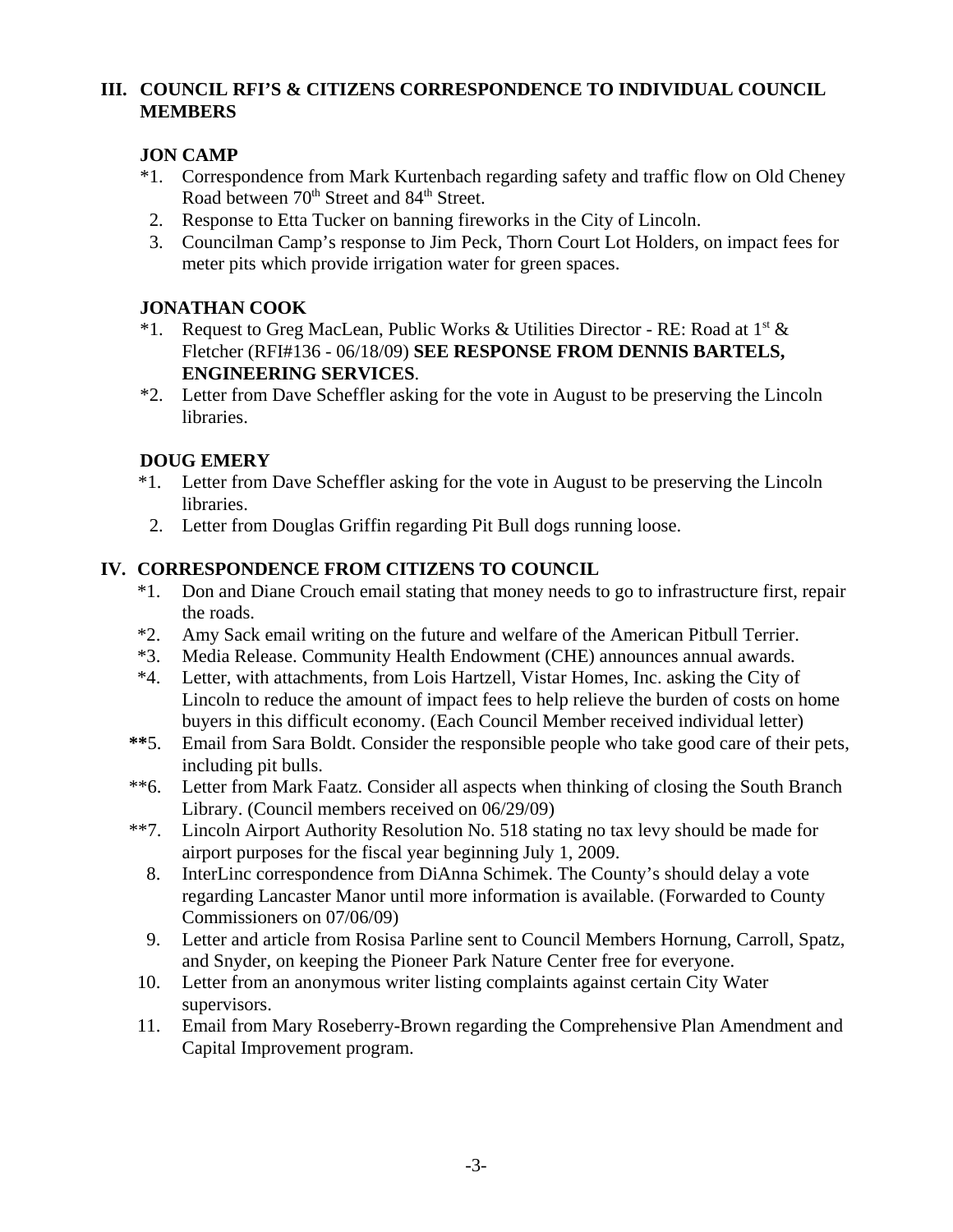# **V. ADJOURNMENT**

**\* Carried Over from June 29, 2009.**

**\*\* Carried Over from July 6, 2009.** 

W:\FILES\CITYCOUN\WP\DA071309.wpdmmm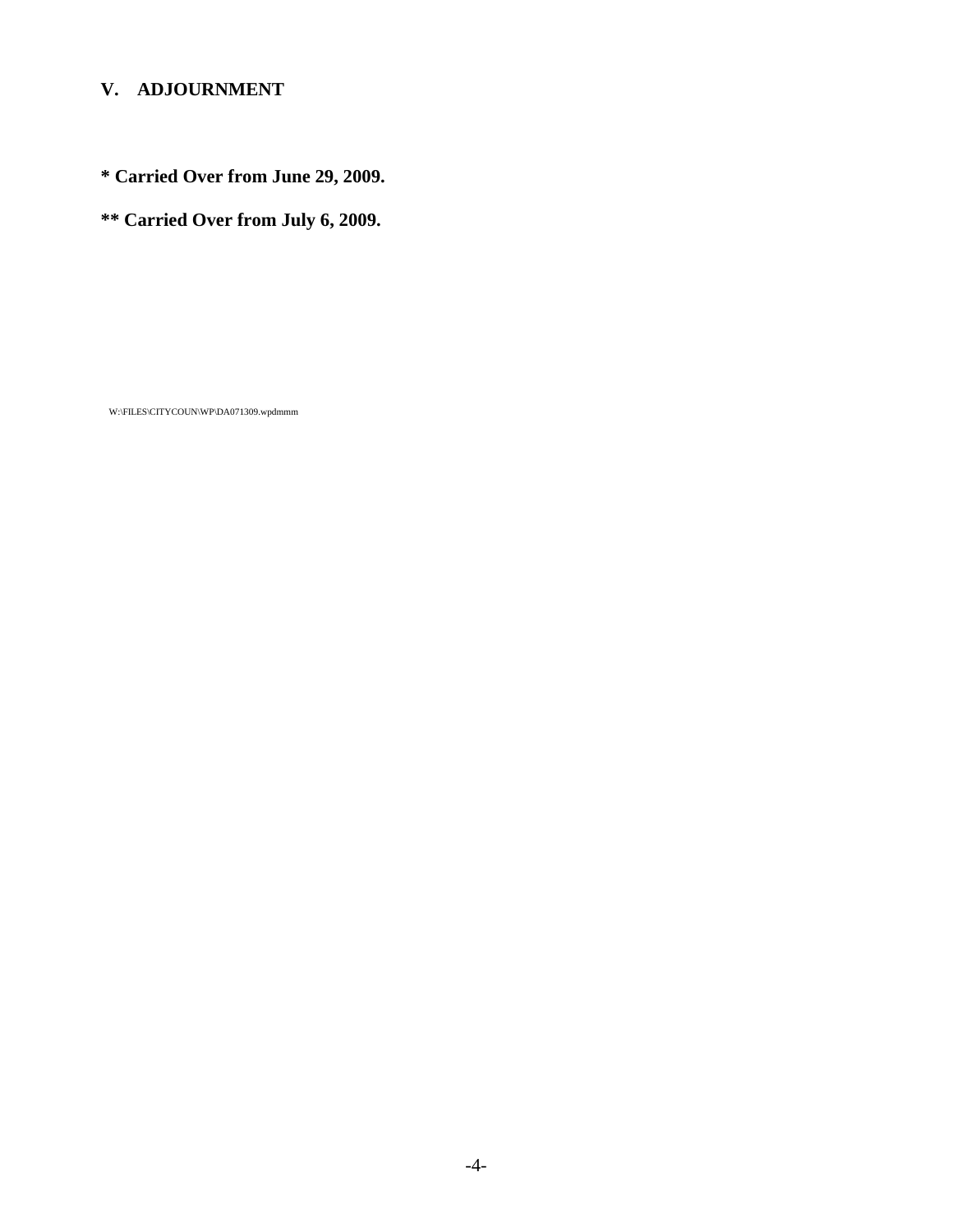### **DIRECTORS' MEETING MINUTES MONDAY, JULY 13, 2009 11:00 a.m. COUNTY/CITY BUILDING CONFERENCE ROOM 113**

**Council Members Present:** Doug Emery, Chair; John Spatz, Vice-Chair; Jon Camp, Eugene (Gene) Carroll, Jayne Snyder, Adam Hornung - - - **Absent:** Jonathan Cook

**Others Present:** Rick Hoppe, Trish Owen, Milo Mumgaard, Mayor's Office; City Clerk Joan Ross; John Hendry, City Attorney; and Tammy Grammer, City Council Secretary

Mr. Emery opened the meeting at 11:38 a.m. Location Announcement of the Nebraska Open Meetings Act: A Copy of the Nebraska Open Meetings Act is Located on the Wall at the Rear of this Room.

### **I. CITY CLERK** -

City Clerk Joan Ross stated on their Agenda today, she does not have anything for them. She did want to make sure they were all ready for the night meeting tomorrow regarding the joint public hearing on the Comprehensive Plan Amendments. There is a link on the home page for City and County, click on it, you will get the agenda for the meeting.

### **II. CORRESPONDENCE FROM THE MAYOR & DIRECTORS TO COUNCIL -**

**MAYOR -** No Comments from the Mayor's Office.

- \*1. NEWS ADVISORY RE: Mayor Beutler will join other representatives from Lincoln's Symphony Orchestra, Broadcast House, the Lincoln Saltdogs and the UNL Athletic Department to discuss Uncle Sam Jam 2009 and other Independence Day weekend activities at a news conference on 06/25/09 at 10:00 a.m. - (Forward to Council). - NO **COMMENTS**
- \*2. NEWS RELEASE RE: Mayor Welcomes Visitors To Lincoln For Independence Day Weekend. - NO COMMENTS
- \*3. Drinking water samples tested for Total Coliform and E. Coli bacteria by the Colilert® method of analysis. - NO COMMENTS
- \*4. NEWS RELEASE RE: Open House Set For Section Of Antelope Valley Roadway. NO COMMENTS
- \*5. NEWS ADVISORY RE: Members of the media invited to cover Friday's culminating exercise of a National Urban Search and Rescue (US&R) training course. - NO **COMMENTS**
- \*6. Washington Report June 19, 2009. NO COMMENTS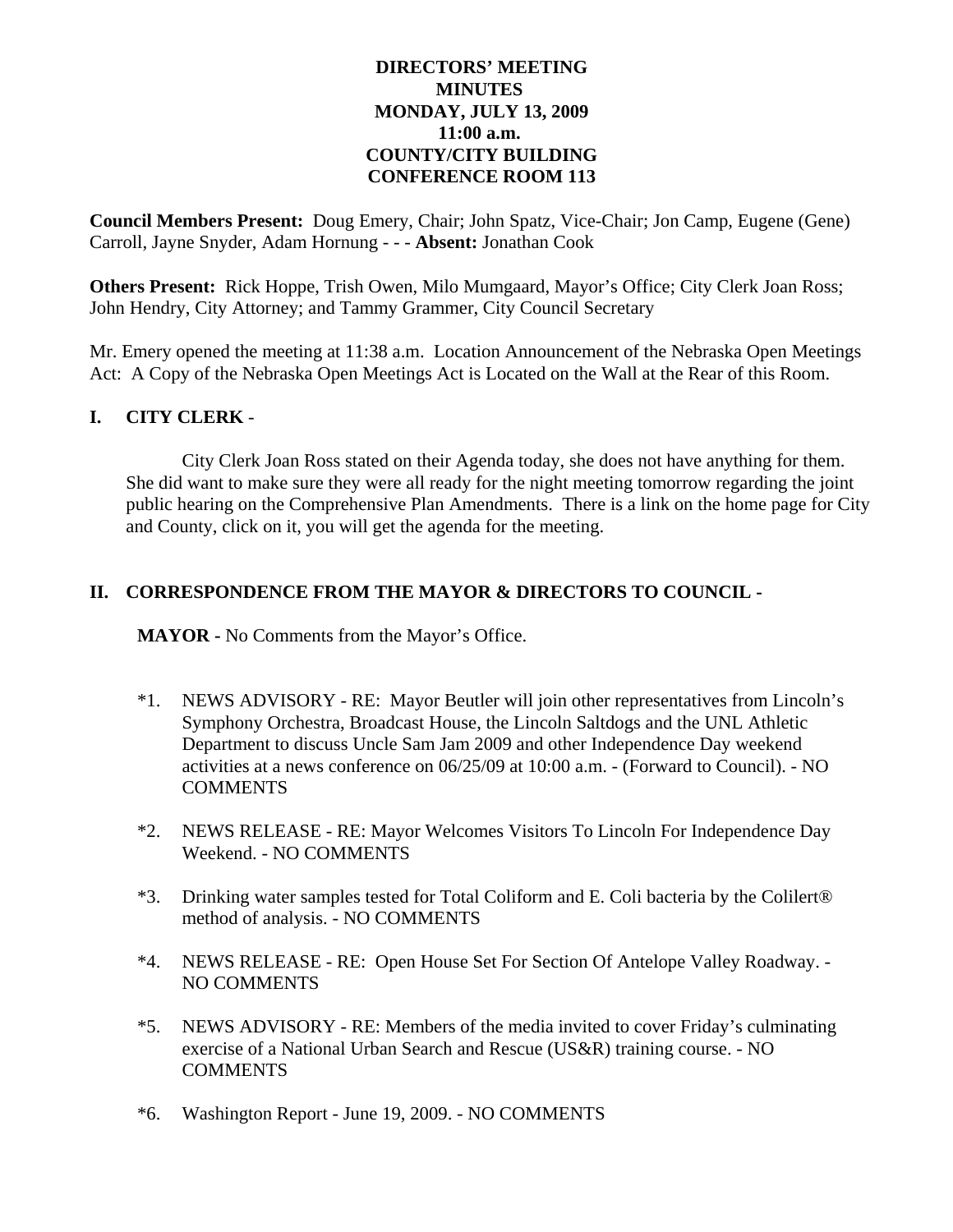- \*\*7. NEWS ADVISORY RE: Mayor Beutler will discuss proposed budget cuts for 2009- 2010 at a news conference on 06/30/09 at 1:00 p.m. - (Forward to Council on 06/29/09). - NO COMMENTS
- \*\*8. NEWS RELEASE RE: Mayor's Budget Proposes \$5.6 Million In Cuts Mayor says further cuts would hurt City's ability to meet needs. - NO COMMENTS
- \*\*9. NEWS ADVISORY RE: Mayor Beutler will have a two news conference on 07/02/09 to release more details on the budget & members of the media invited to a briefing on the entire budget. - NO COMMENTS
- \*\*10. NEWS RELEASE RE: Mayor Proposes Lower City Retirement Match For New Employees. - NO COMMENTS
- \*\*11. Washington Report June 26, 2009. NO COMMENTS
	- 12. NEWS ADVISORY RE: Mayor Beutler's Public Schedule for July 3, 2009 through July 10, 2009 - (Forward to Council on 07/06/09). - NO COMMENTS
	- 13. NEWS ADVISORY RE: Mayor Beutler's news conference 07/03/09 at South Branch Library and an itinerary of the City's official Independence Day celebration. - NO **COMMENTS**
	- 14. Mayor Beutler's letter to City employees on change in the City's retirement match for new employees. - NO COMMENTS
	- 15. NEWS RELEASE RE: Mayor's budget keeps branch libraries and neighborhood pools open. - NO COMMENTS
	- 16. Drinking water tests for Total Coliform and E. Coli bacteria by the Colilert®method of analysis. - NO COMMENTS

**DIRECTORS -** No Comments from Directors.

#### **COMMISSION ON HUMAN RIGHTS** -

 \*\*1. E-Mail from Larry Williams - RE: Notice of the Food Bank Kickoff Picnic on 07/10/09. - NO COMMENTS

#### **FINANCE/TREASURER -**

- \*\*1. Monthly City Cash Report for May 2009. NO COMMENTS
- \*\*2. E-Mail from Steve Hubka, Budget Officer RE: June Sales Tax Reports Reflecting April Sales: - - - - NO COMMENTS
	- a.) Actual compared to projected sales tax collections;
	- b.) Gross sales tax collections, with refunds added back in, 2003-2004 through 2008- 2009: and c.) Sales tax refunds 2003-2004 through 2008-2009.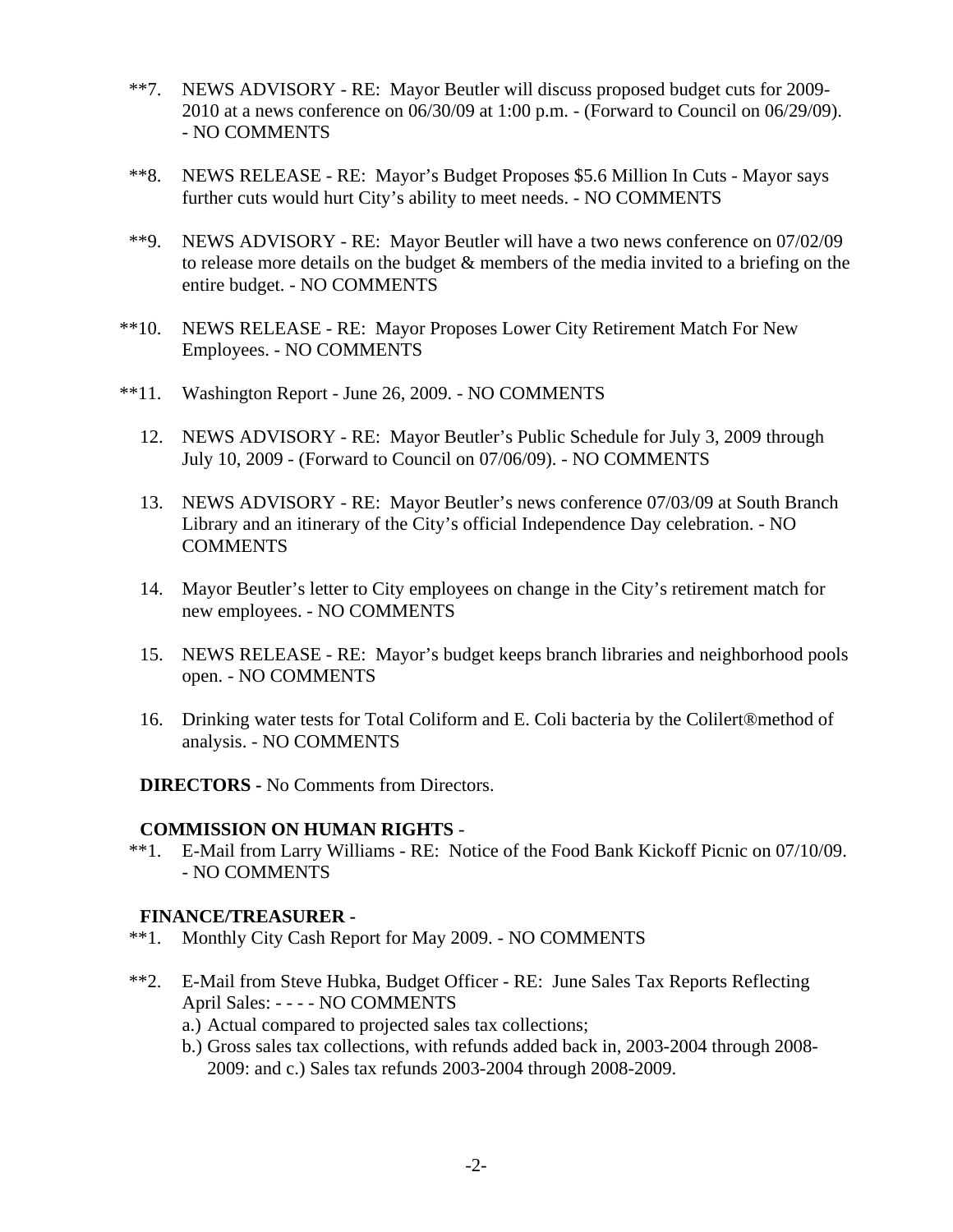#### **HEALTH -**

- \*\*1. NEWS RELEASE RE: Clean Up Your Fireworks. NO COMMENTS
- \*\*2. NEWS RELEASE & Graph RE: Air Quality Health Advisory for Sensitive Individuals - Fireworks and Air Pollution. - NO COMMENTS

#### **LIBRARIES -**

 \*1. NEWS RELEASE - RE: Library Board of Trustees Vacancy Announced. - NO **COMMENTS** 

#### **PLANNING -**

\*1. Urban Design Committee Meeting Agenda for July 1, 2009. - NO COMMENTS

#### **PLANNING COMMISSION -**

\*\*1. Action by Planning Commission - July 1, 2009. - NO COMMENTS

#### **PLANNING COMMISSION FINAL ACTION . . . . .**

- \*\*1. Special Permit #09013 (On-sale alcohol 2702 Y Street) Resolution No. PC-01173. NO COMMENTS
- \*\*2. Special Permit #500B (Add adult evening component to private school 2615 Austin Drive) Resolution No. PC-01172. - NO COMMENTS
- \*\*3. Comprehensive Plan Conformance #09007 (Permanent conservation easement North 10<sup>th</sup> Street and Military Road) Resolution No. PC-01171. - NO COMMENTS

#### **PUBLIC WORKS & UTILITIES -**

- 1. Response to Christopher Lawhead's letter RE: Fluoride added to Lincoln's drinking water. - - - - NO COMMENTS
	- a.) E-Mail from City Clerk Ross to Jerry Obrist and Scott Holmes RE: Open microphone session testimony at the regular Council meeting.
	- b.) Testimony read by Christopher Lawhead at Council meeting on fluoride in Lincoln's water.

### **III. COUNCIL RFI'S & CITIZENS CORRESPONDENCE TO INDIVIDUAL COUNCIL MEMBERS -**

#### **JON CAMP -**

Mr. Camp commented he has some questions for Public Works on the tar that the hot temperatures are melting it. There's some publicity on it, and he thinks Deena Winters even wrote about it. He's had a bunch of correspondences on it. He knows Greg MacLean (Public Works & Utilities Director) answered that, and there was something reported in the newspaper. Mr. Emery stated he talked to Mr. MacLean on Friday, and he said they were dealing with the company to see what more they could do.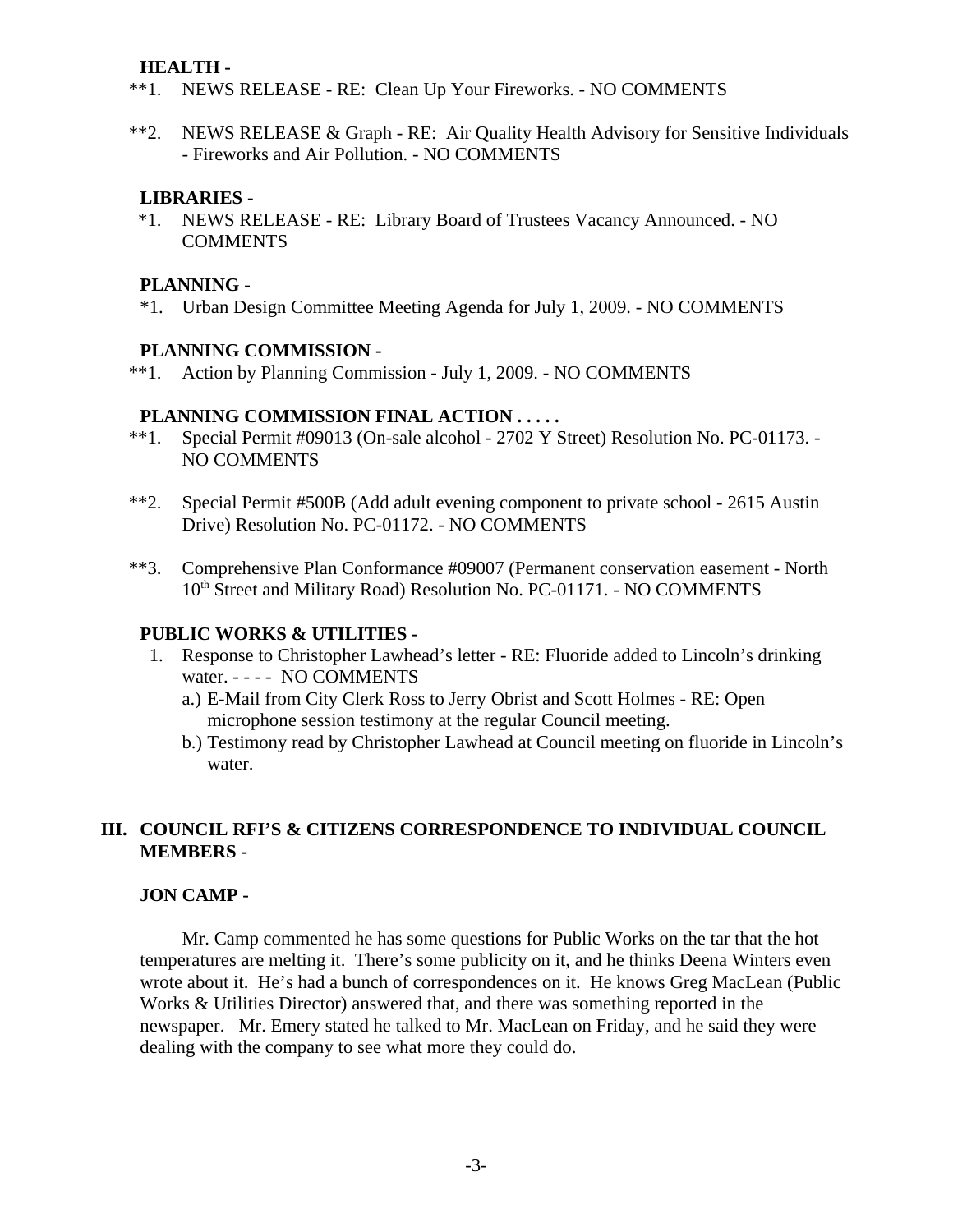Mr. Camp stated he would like to speak with Fred Hoke (Building & Safety Director) after the Directors' Meeting today.

- \*1. E-Mail from Mark Kurtenbach RE: Safety and traffic flow on Old Cheney Road between  $70<sup>th</sup>$  Street and  $84<sup>th</sup>$  Street. - NO COMMENTS
- 2. Response to Etta Tucker RE: Banning fireworks in the City of Lincoln. NO COMMENTS
- 3. Response to Jim Peck RE: Impact fees for meter pits which provide irrigation water for green spaces. - NO COMMENTS

### **EUGENE CARROLL -** No Comments

#### **JONATHAN COOK** - Absent

- \*1. Request to Greg MacLean, Public Works & Utilities Director RE: Road at  $1^{st}$  & Fletcher (RFI#136 - 06/18/09). - **1.) SEE RESPONSE FROM DENNIS BARTELS, PUBLIC WORKS & UTILITIES DEPARTMENT RECEIVED ON RFI#136- 06/19/09. -** NO COMMENTS
- \*2. Letter from Dave Scheffler RE: Asking for the vote in August to be preserving the Lincoln libraries. - NO COMMENTS

#### **DOUG EMERY -** No Comments

- \*1. Letter from Dave Scheffler RE: Asking for the vote in August to be preserving the Lincoln libraries. - NO COMMENTS
- 2. Letter from Douglas Griffin RE: Pit Bull dogs running loose. NO COMMENTS

#### **ADAM HORNUNG -** No Comments

**JAYNE SNYDER -** No Comments

#### **JOHN SPATZ -**

Mr. Spatz stated he would like to speak with Marvin Krout (Planning Director) after the Directors' Meeting today.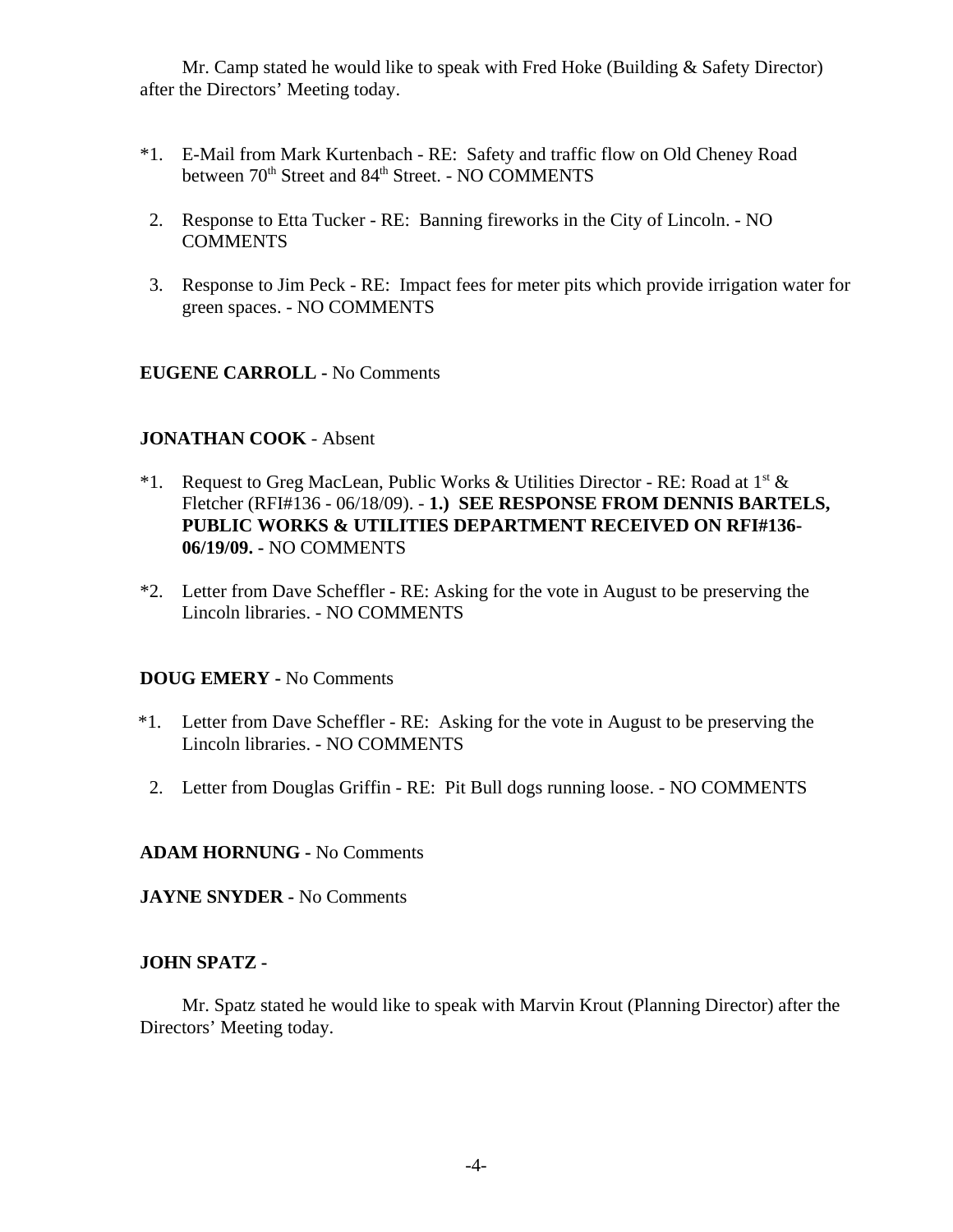### **IV. CORRESPONDENCE FROM CITIZENS TO COUNCIL -**

- \*1. E-Mail from Don & Diane Crouch RE: Money needs to go to infrastructure first, repair the roads. - NO COMMENTS
- \*2. E-Mail from Amy Sack RE: On the future and welfare of the American Pitbull Terrier. - NO COMMENTS
- \*3. Media Release from Lori Seibel, CHE RE: Community Health Endowment (CHE) Announces Annual Awards. **-** NO COMMENTS
- \*4. Letter & Attachments from Lois Hartzell RE: Asking the City of Lincoln to reduce the amount of impact fees to help relieve the burden of costs on home buyers in this difficult economy - (Council Members received individual letter). - NO COMMENTS
- **\*\***5. E-Mail from Sara Boldt RE: Consider the responsible people who take good care of their pets, including pit bulls. - NO COMMENTS
- \*\*6. Letter from Mark Faatz RE: Consider all aspects when thinking of closing the South Branch Library - (Council received on 06/29/09). - NO COMMENTS
- \*\*7. Lincoln Airport Authority Resolution No. 518 RE: No tax levy should be made for airport purposes for the fiscal year beginning July 1, 2009. - NO COMMENTS
	- 8. E-Mail from DiAnna Schimek RE: The County should delay vote on Lancaster Manor until more information is available - (Forward to County Commissioners on 07/06/09). - NO COMMENTS
	- 9. Letter & Article from Rosisa Parline RE: Keeping the Pioneer Park Nature Center free for everyone. - NO COMMENTS
- 10. Letter from an anonymous writer RE: Listing complaints against certain City Water supervisors. - NO COMMENTS
- 11. E-Mail from Mary Roseberry-Brown RE: The Comprehensive Plan Amendment and Capital Improvement program. - NO COMMENTS

# **ADDENDUM - (For July 13th)**

### **I. CITY CLERK -** None

### **II. CORRESPONDENCE FROM THE MAYOR & DIRECTORS TO COUNCIL** -

### **MAYOR -**

1. NEWS ADVISORY - RE: Mayor Beutler's Public Schedule Week of July 11 through July 17, 2009 - Schedule subject to change. - NO COMMENTS